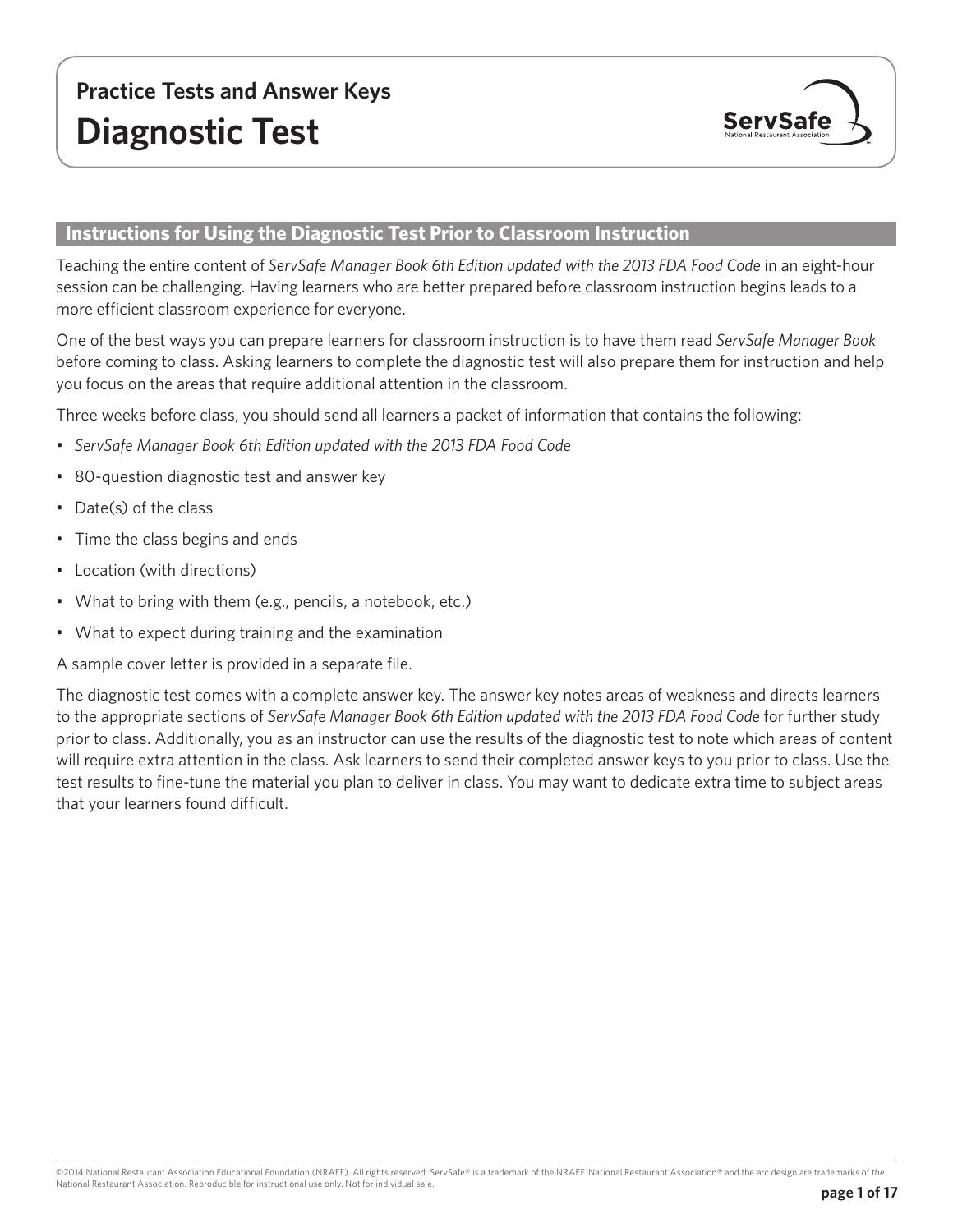# **Practice Tests and Answer Keys Diagnostic Test**



**Name Date** 

Circle the best answer to each question below. Be sure to answer all 80 questions.

## 1 **Which food item has been associated with** *Salmonella* **Typhi?**

- A Beverages
- B Produce
- C Shellfish from contaminated water
- D Undercooked ground beef

## 2 **What symptom requires a food handler to be excluded from the operation?**

- A Sore throat
- B Jaundice
- C Coughing
- D Stomach cramps

## 3 **Which is an example of physical contamination?**

- A Sneezing on food
- B Touching dirty food-contact surfaces
- C Bones in fish
- D Cooking tomato sauce in a copper pan

## 4 **What practice is useful for preventing Norovirus from causing foodborne illness?**

- A Cooking food to minimum internal temperature
- B Correct handwashing
- C Cooling food rapidly
- D Encouraging staff to get flu shots

## 5 **What condition promotes the growth of bacteria?**

- A High acidity
- B Low levels of moisture
- C Food held between 70˚F and 125˚F (21˚C and 52˚C)
- D Food with a pH that is highly alkaline

## 6 **Parasites are commonly associated with what food?**

- A Mushrooms
- B Wild game
- C Whole wheat
- D Dairy products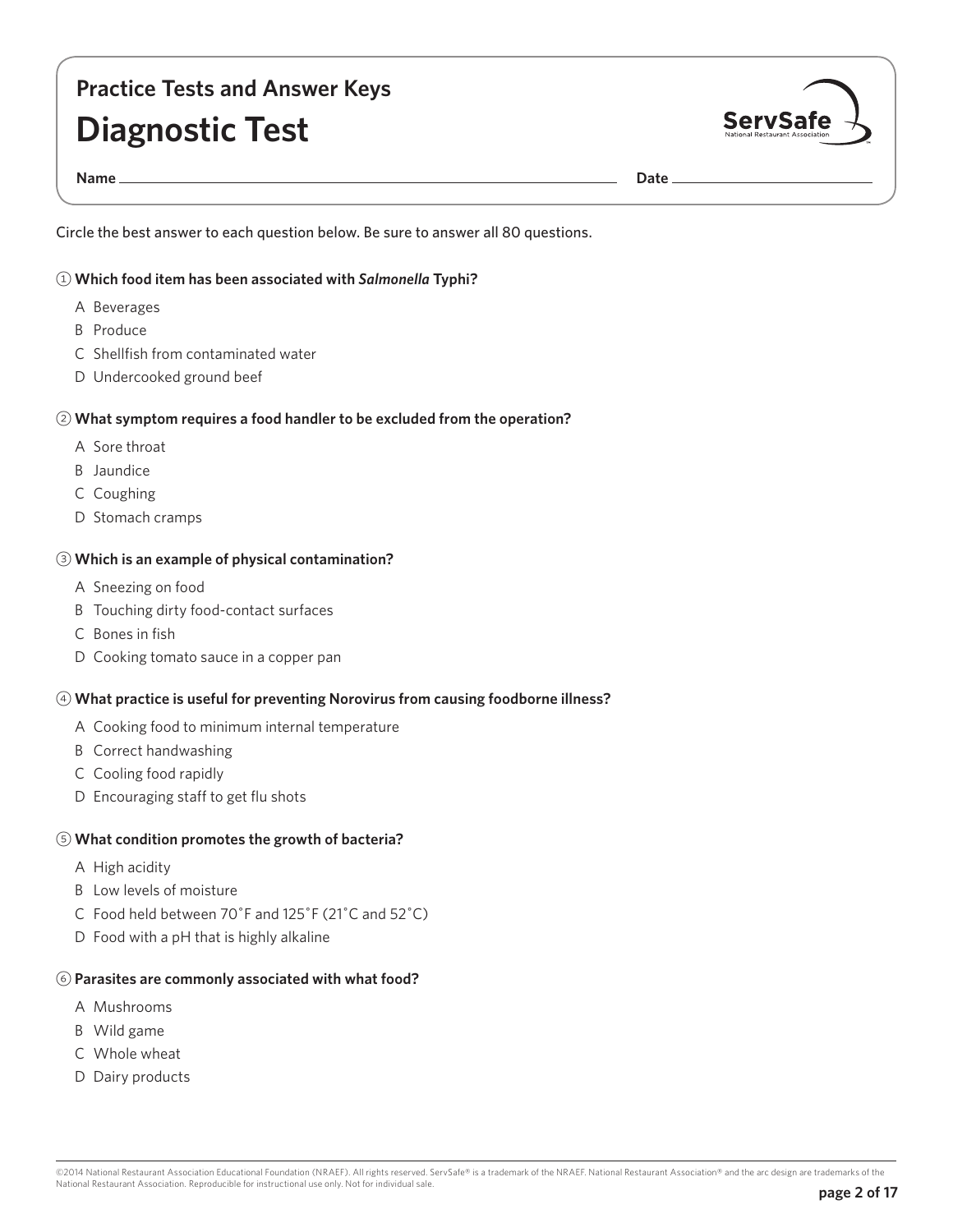### **Practice Tests and Answer Keys** Diagnostic Test

#### 7 **What practice should be used to prevent seafood toxins from causing a foodborne illness?**

- A Cooking food to correct internal temperatures
- B Handwashing throughout the day
- C Purchasing food from approved, reputable suppliers
- D Microwaving fish to be served raw for 15 seconds

### 8 **How should chemicals be stored?**

- A Above food
- B Away from prep areas
- C In food-storage areas
- D With kitchenware

## 9 **What does the L stand for in the FDA's ALERT tool?**

- A Listen
- B Leave
- C Limit
- D Look

#### !0 **What practice can help prevent allergic reactions?**

- A Cooking different food types in the same oil
- B Identifying ingredients for customers
- C Using parchment paper when baking cookies
- D Providing home delivery service

#### !1 **What symptom can indicate a customer is having an allergic reaction?**

- A Wheezing or shortness of breath
- B Left arm pain
- C Appetite loss
- D Coughing blood

#### !2 **Where should a food handler wash his or her hands after prepping food?**

- A Three-compartment sink
- B Utility sink
- C Designated sink for handwashing
- D Food-prep sink

#### !3 **When should a food handler with a sore throat and fever be excluded from the operation?**

- A When the customers served are primarily a high-risk population
- B When the food handler's fever is over 100˚F (38˚C)
- C After the food handler has a sore throat that has lasted for more than 5 days
- D Before the regulatory authority is notified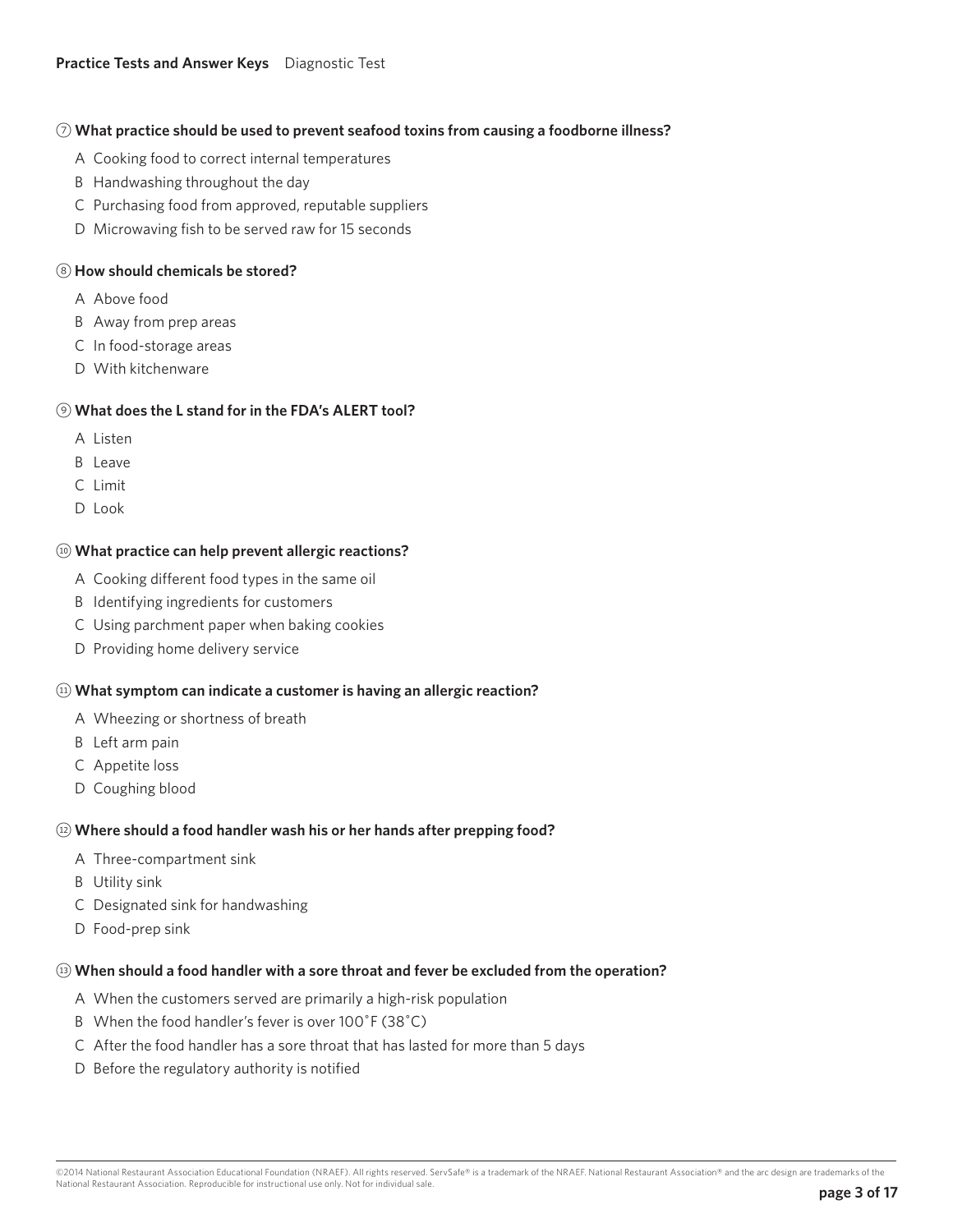## !4 **A food handler comes to work with diarrhea. What should the manager tell the food handler to do?**

- A Do not work with food
- B Go home
- C Clean the restroom after each use
- D Only bus tables

## !5 **What should a food handler do to make gloves easier to put on?**

- A Sprinkle flour in the gloves
- B Blow into gloves
- C Select the correct size gloves
- D Roll the gloves up

### !6 **When can a food handler diagnosed with jaundice return to work?**

- A After 1 week
- B When his or her skin returns to a natural color
- C Seven days after the last symptom is observed
- D When approved by the regulatory authority

### !7 **Which item is a potential physical contaminant?**

- A Sanitizer
- B Jewelry
- C Sweat
- D Hand sanitizer

#### !8 **What is the purpose of hand antiseptic?**

- A Eliminate the need for handwashing
- B Increase the use of sanitizing solutions
- C Lower the number of pathogens on the skin
- D Eliminate the need for use of gloves

#### !9 **Single-use gloves are not required when**

- A the food handler has a latex sensitivity.
- B cleaning stationary equipment.
- C washing produce.
- D handling cooked food.

#### @0**What should food handlers do after leaving and returning to the prep area?**

- A Put on gloves
- B Remove their aprons
- C Wash hands
- D Apply hand antiseptic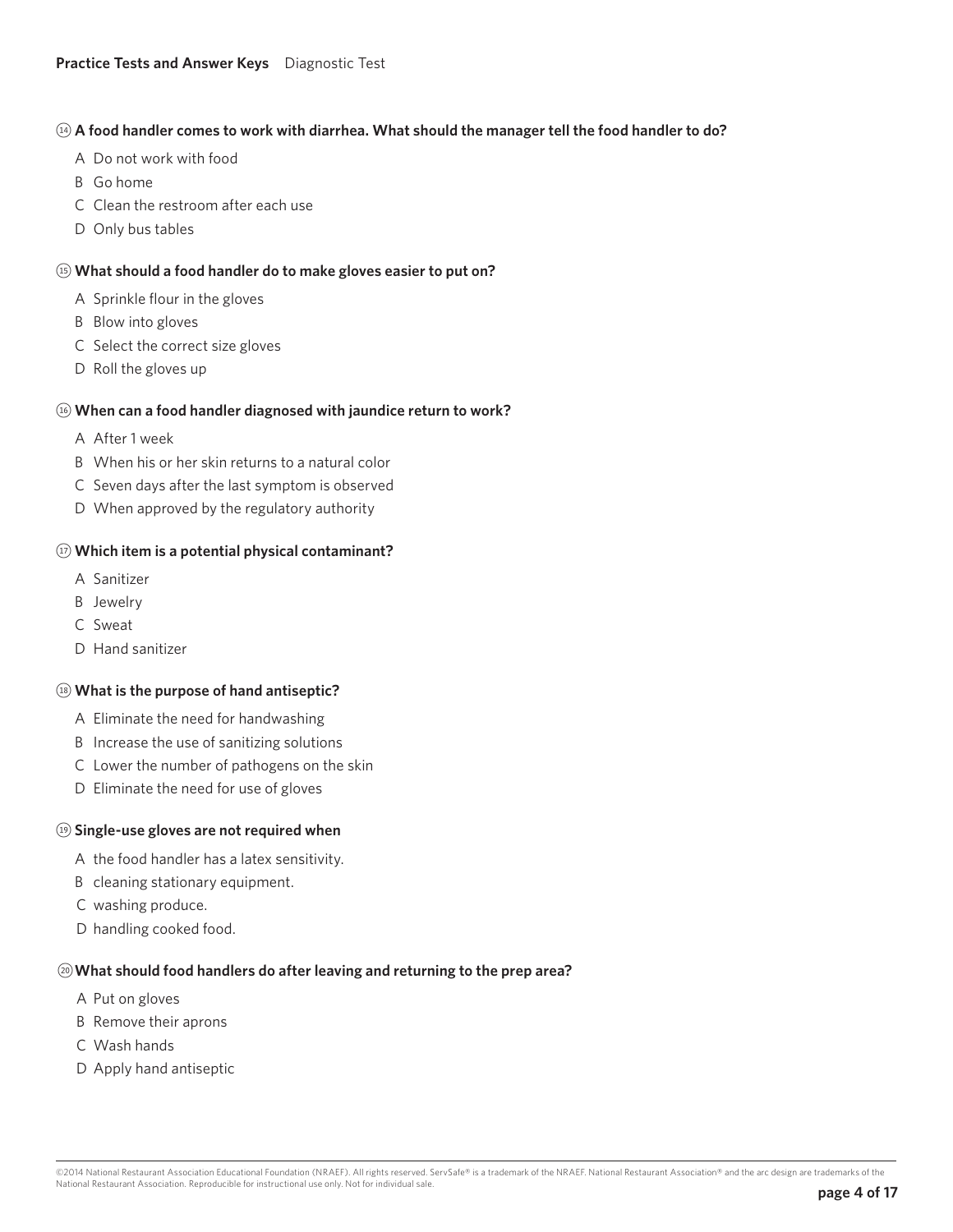### @1 **What type of eggs must be used when preparing raw or undercooked dishes for high-risk populations?**

- A Pasteurized
- B Pooled
- C Hard-boiled
- D Shelled

## @2 **What causes preschool-age children to be at risk for foodborne illness?**

- A Their immune systems are not strong.
- B They have not received all of their immunizations.
- C They only eat ready-to-eat food.
- D They have hidden allergies.

### @3 **Which organization includes inspecting food as one of its primary responsibilities?**

- A U.S. Public Health Service
- B Centers for Disease Control
- C U.S. Department of Agriculture
- D Occupational Safety and Health Administration

### @4 **What should a server do after clearing a table?**

- A Apply hand antiseptic
- B Wash hands
- C Put disposable gloves back on
- D Rinse hands in warm water

#### @5 **What strategy can prevent cross-contamination?**

- A Buy food that does not require prepping
- B Prep food on both sides of a cutting board
- C Prep raw food and ready-to-eat food at the same time
- D Avoid time-temperature abuse

#### @6 **What temperatures do infrared thermometers measure?**

- A Internal food
- B Air
- C Surface
- D Oven

## @7 **When can glass thermometers be used?**

- A When candy is being made
- B When checking liquids
- C When enclosed in a shatterproof casing
- D When hanging in a cooler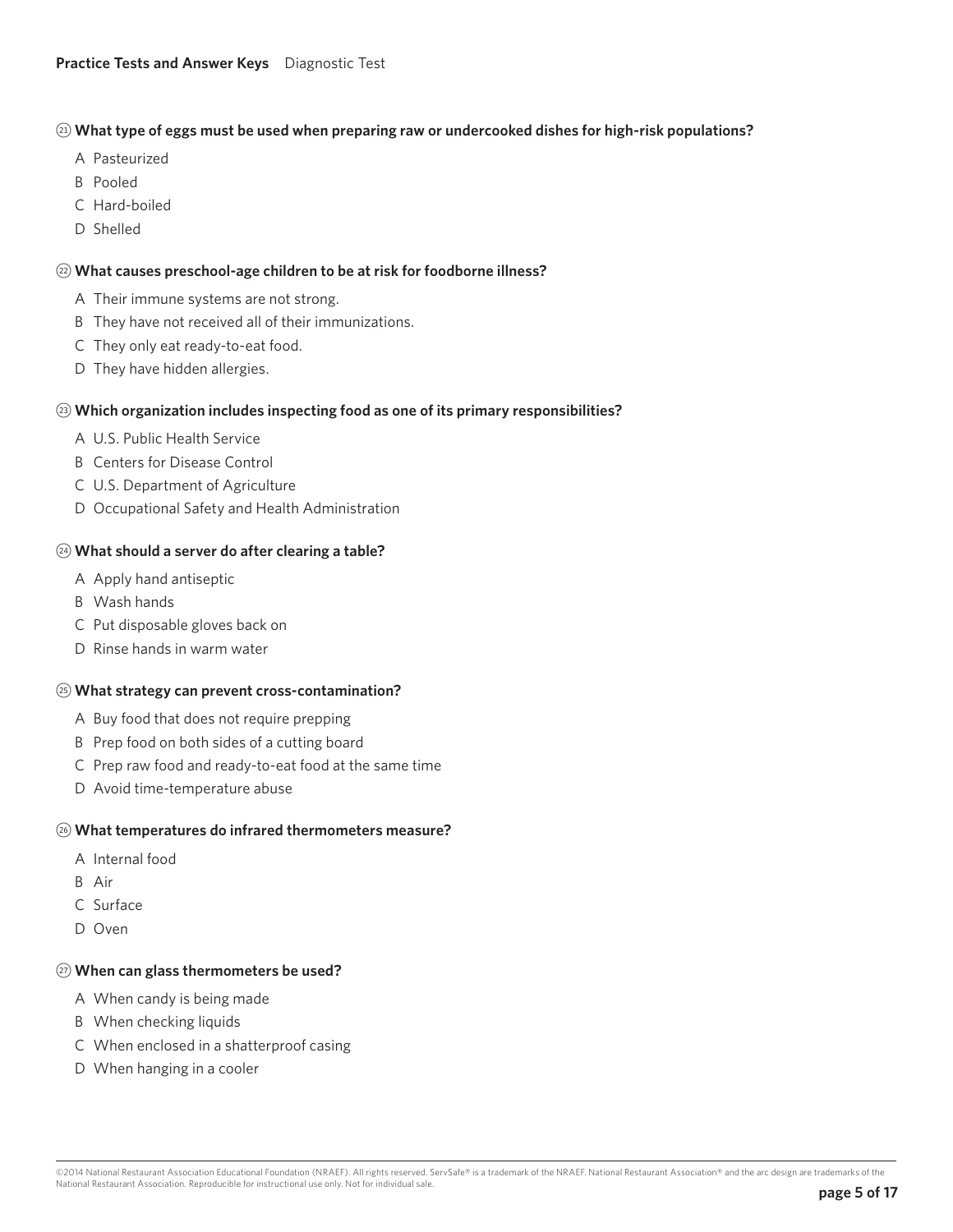#### @8 **Why should food temperatures be taken in 2 different locations?**

- A To ensure the thermometer is calibrated correctly
- B It is required by the manufacturer
- C To ensure the thermometer is accurate to  $+/-2$ °F or  $+/-1$ °C
- D Temperature may vary in the food
- @9 **A food handler is prepping a seafood dish on April 4, using shrimp and scallops. The shrimp has a use-by date of April 8, and the scallops have a use-by date of April 10. What is the use-by date for the seafood dish?**
	- A April 4
	- B April 8
	- C April 10
	- D April 12

### $\circledcirc$  **What information must be included on the label of food packaged on-site for retail sale?**

- A Pack date
- B List of ingredients
- C Storage guidelines
- D Serving size

### $\circledR$  **How should an item that has been recalled by its manufacturer be stored in an operation?**

- A Together with food that will be served
- B Separately from food that will be served
- C In vacuum-packed bags
- D In self-draining containers

## $\circledR$  **A food handler has just finished storing a dry food delivery. Which step was done correctly?**

- A Stored food away from the wall
- B Stored food 4 inches off the floor
- C Stored food underneath a stairwell
- D Stored food in an empty chemical container

#### <sup>33</sup> Which item should be rejected?

- A Bags of organic cookies in torn packaging
- B Bottled milk at 41˚F (5˚C)
- C Shell eggs at an air temperature of 45˚F (7˚C)
- D Live oysters at 50˚F (10˚C)

#### $\circledast$  Ready-to-eat TCS food prepped in-house must be date marked if it is held for more than how many hours?

- A 12 hours
- B 24 hours
- C 48 hours
- D 72 hours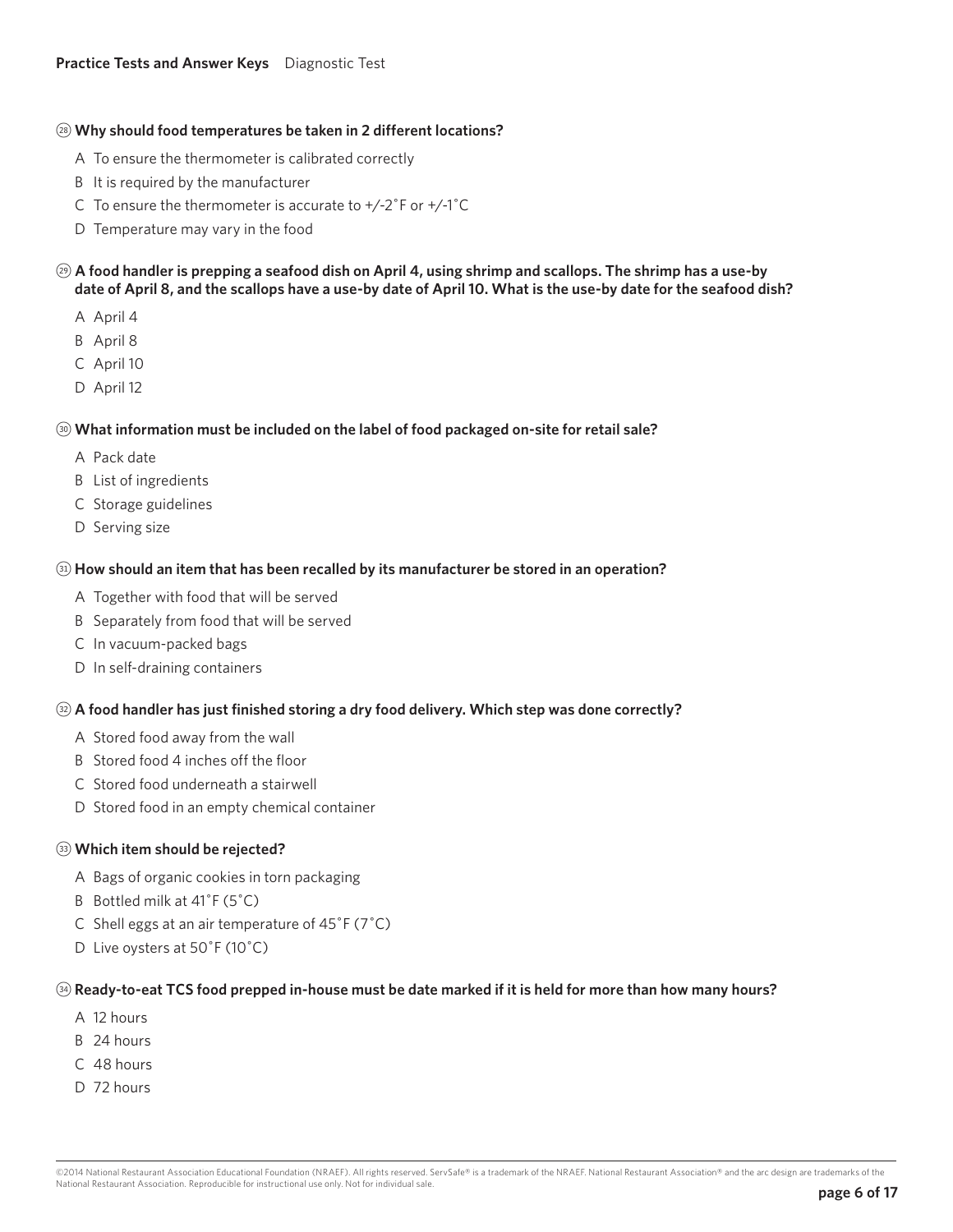## **(3)** A local nursing home has a yearly barbecue for its residents. Which food item should not be served?

- A Deviled eggs
- B Potato salad
- C Raw carrots
- D Rare hamburgers

## $\circledast$  **When transporting food off-site, how should information such as a use-by date and time be communicated to the off-site staff?**

- A Telephone
- B Text or email message
- C Labels on food
- D Verbal instructions

## $\circled{r}$  What is the minimum internal cooking temperature for a veal chop?

- A 135˚F (57˚C)
- B 145˚F (63˚C)
- C 155˚F (68˚C)
- D 165˚F (74˚C)

## <sup>38</sup> How many hours can cold food be held without refrigeration before it must be sold, served, or thrown out?

- A 2 hours
- B 4 hours
- C 6 hours
- D 8 hours

## $\circledast$  Lasagna was removed from hot holding for service at 11:00 am. By what time must it be served or thrown out?

- A 12:00 p.m.
- B 2:00 p.m.
- C 3:00 p.m.
- D 4:00 p.m.

## \$0 **What should be done with preset, unwrapped utensils that appear to be unused after guests have left the table?**

- A Wrap the utensils with a clean napkin
- B Leave the utensils for the next guest
- C Clean and sanitize the utensils
- D Wipe off the utensils and reuse

## \$1 **What rule for serving bread should food handlers practice?**

- A Do not re-serve uneaten bread
- B Reheat uneaten bread before serving to other customers
- C Recycle unused, uncovered butter for use in other food items
- D Clean and sanitize bread baskets between each customer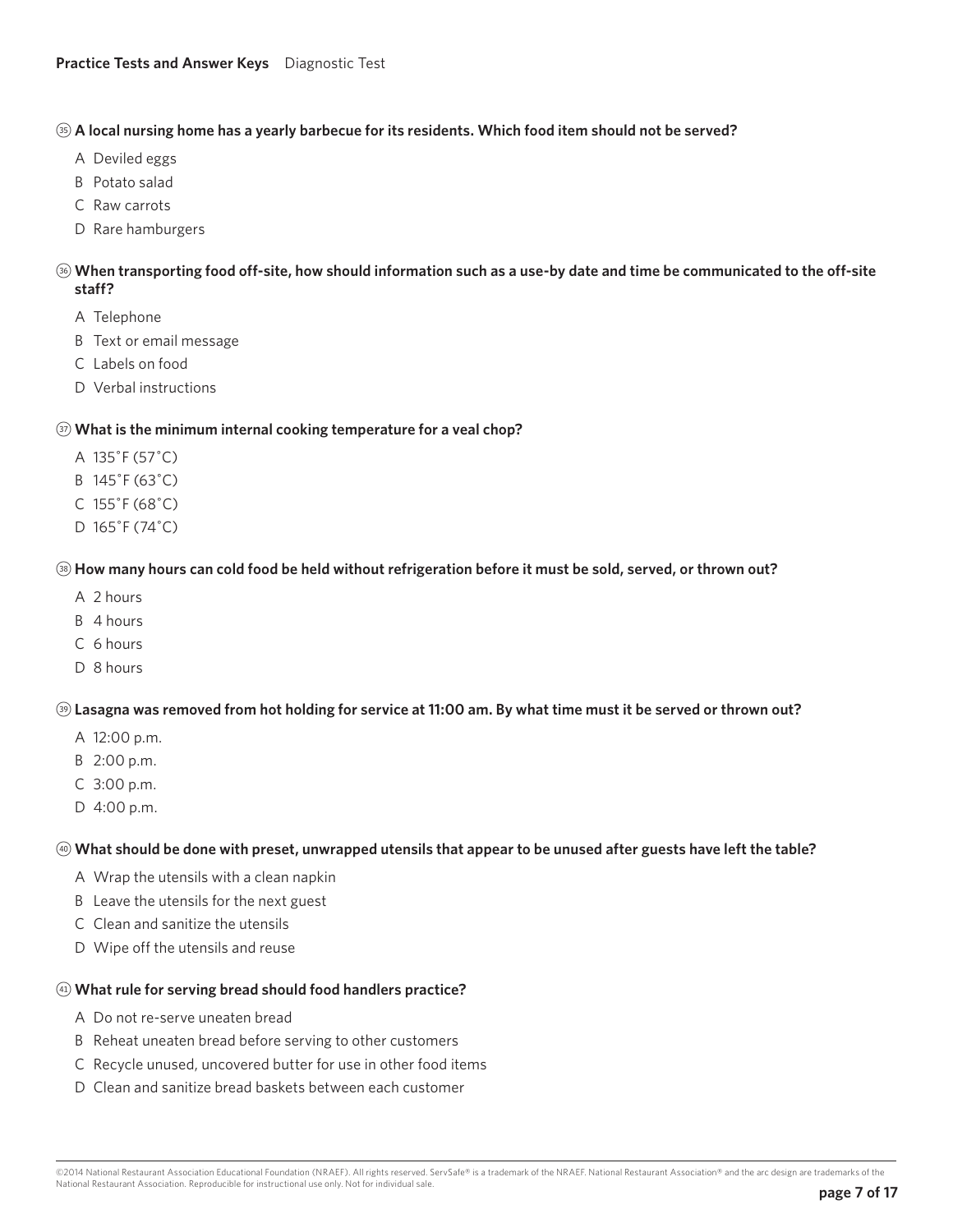#### $\circledast$  In a self-service area, bulk unpackaged food does not need a label if the product

- A makes a claim about health or nutrient content.
- B does not make a claim about health or nutrient content.
- C has been prepared at an unregulated processing plant.
- D has been prepared at a vendor's processing plant.
- **<sup>43</sup> The temperature of duck breast is checked during cooking. According to the operation's policy, the duck breast must be cooked for 16 minutes to allow the internal temperature to reach 165˚F (74˚C). What HACCP principle is addressed by cooking the duck breast to 165˚F (74˚C)?**
	- A Hazard Analysis
	- B Verification
	- C Monitoring
	- D Critical limit

### $49$  What must a food handler with an infected hand wound do to work safely with food?

- A Cover the wound with an impermeable cover and wear a single-use glove
- B Avoid working with raw food until the wound is completely dry
- C Place a bandage on the wound
- D Apply hand sanitizer to the wound

### $\circledast$  **Which of these food processes does not require a variance from a regulatory authority?**

- A Smoking food as a method to preserve it
- B Buying bean sprouts from a reputable supplier
- C Curing food
- D Pasteurizing juice on-site

## $(46)$  What is a cross-connection?

- A Backflow of clean water into dirty water
- B Physical link between safe water and dirty water
- C Water transport vehicle
- D Approved public water main

## \$7 **What information must be posted on a dishwasher?**

- A Manufacturer phone number
- B Correct settings
- C Recommended sanitizing amounts
- D Schedule for cleaning

## $(48)$  What scenario can lead to pest infestation?

- A Storing recyclables in paper bags
- B Cleaning up spills around garbage containers
- C Rotating products using the FIFO method
- D Installing air curtains above doors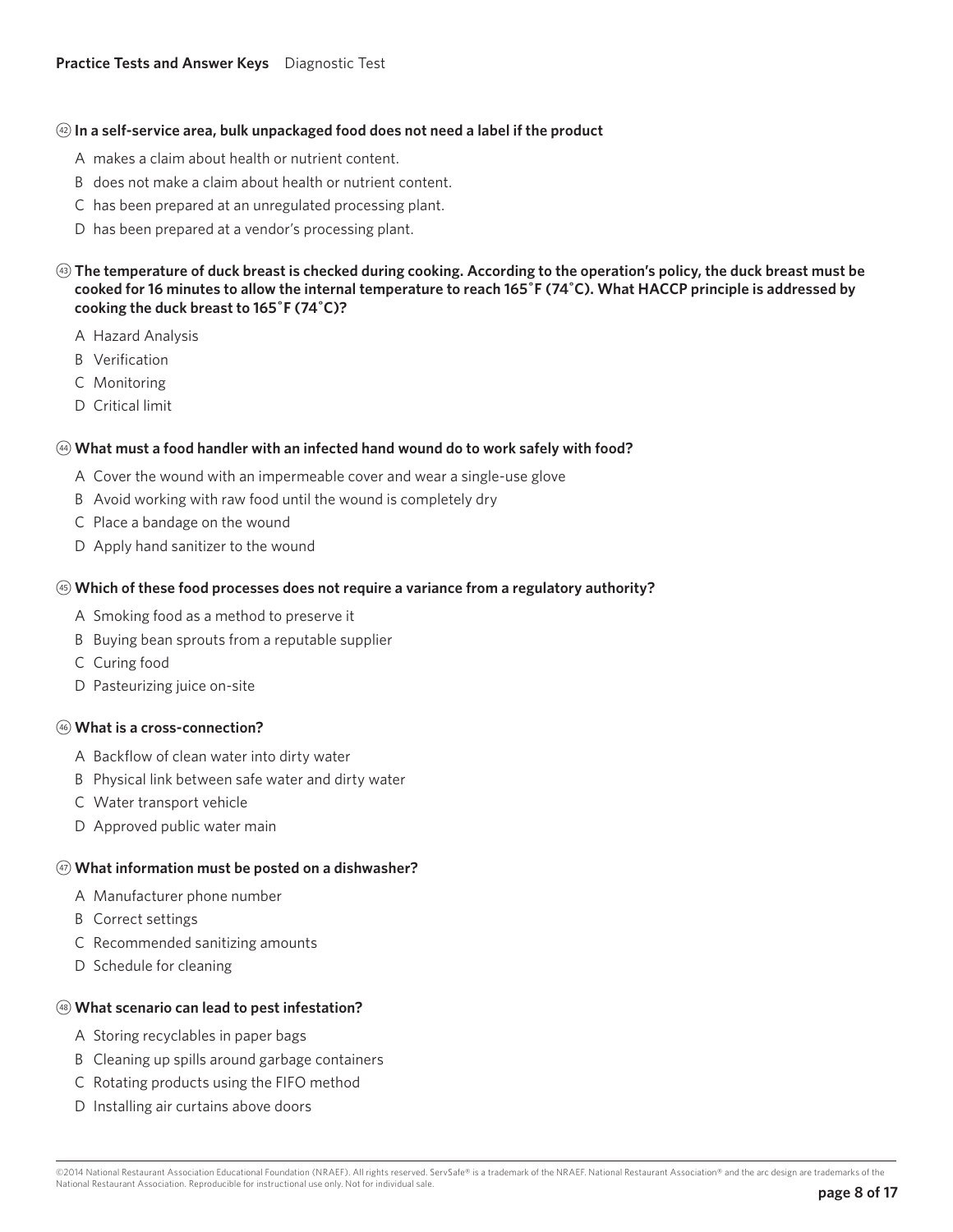## <sup>49</sup> What is the first step in developing a HACCP plan?

- A Identify corrective actions
- B Conduct a hazard analysis
- C Establish monitoring procedures
- D Determine critical control points

### %0 **What factors influence the effectiveness of a chemical sanitizer?**

- A Concentration, temperature, contact time, pH, and water hardness
- B Concentration, absorbency, moisture, alkalinity, salinity
- C Concentration, protein, acidity, air temperature, strength
- D Concentration, water activity, reactivity, pressure, density

### %1 **What is the first step of cleaning and sanitizing stationary equipment?**

- A Take off removable parts
- B Unplug the unit
- C Spray the surface with cleanser
- D Wash the equipment surface using hot water

### %2 **What temperature should the water be for manual dishwashing?**

- A Must be at least 70˚F (21˚C)
- B Must be at least 90˚F (32˚)
- C Must be at least 100˚F (37˚C)
- D Must be at least 110˚F (43˚C)

#### %3 **What organization requires a Material Safety Data Sheet (MSDS) to be included with hazardous chemicals?**

- A Environmental Protection Agency
- B Occupational Safety and Health Administration
- C People for the Ethical Treatment of Animals
- D National Restaurant Association

#### %4 **What must staff members do when transferring chemicals to a new container?**

- A Label the container
- B Complete an MSDS request
- C Log the transfer in the MSDS
- D Store the chemical in a locked cabinet

## %5 **What temperature must a high-temperature dishwasher's final sanitizing rinse be?**

- A At least 150˚F (65˚C)
- B At least 160˚F (71˚C)
- C At least 170˚F (76˚C)
- D At least 180˚F (82˚C)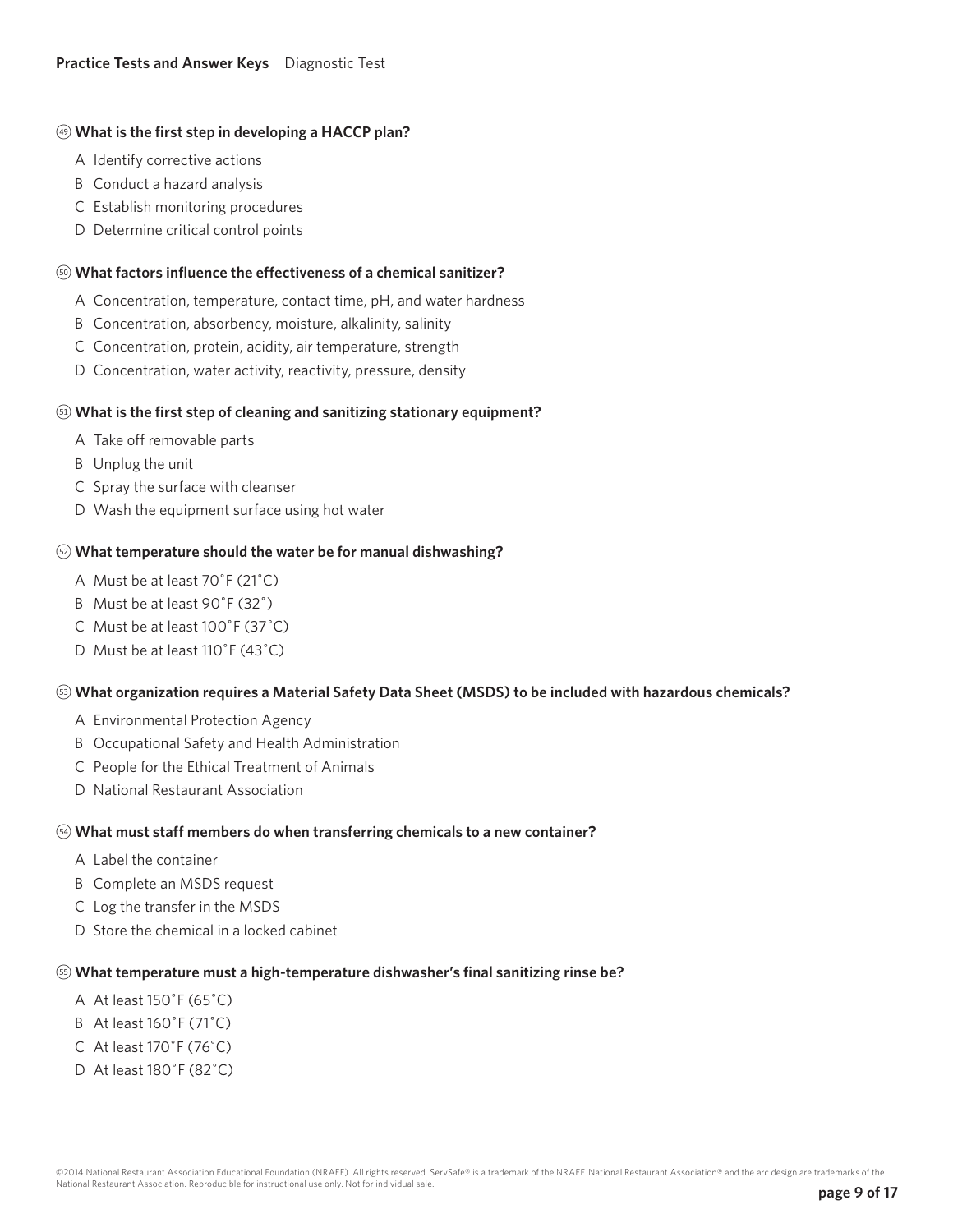### %6 **What must food handlers do when handling ready-to-eat food?**

- A Wear single-use gloves
- B Sanitize their hands
- C Wear an apron
- D Use bare hands

### %7 **Why are people who take certain medications at risk for foodborne illness?**

- A Their immune systems are compromised
- B They have not built up strong immune systems
- C They only eat TCS food
- D They have hidden allergies

### %8 **What should be done with a package of flour that is received with signs of dampness on the bag?**

- A Reject the flour and return it to the supplier
- B Accept the flour and place in dry storage
- C Dry the bag thoroughly before use
- D Store the bag in a cooler at 41˚F (5˚C) or lower

### %9 **Which responsibility is included in the Food and Drug Administration's role?**

- A Inspecting meat, poultry, and eggs
- B Issuing licenses and permits
- C Regulating food transported across state lines
- D Approving HACCP plans

#### ^0 **What is the minimum internal temperature hot food must be held at to prevent pathogens from growing?**

- A 115˚F (46˚C)
- B 125˚F (51˚C)
- C 135˚F (57˚C)
- D 145˚F (62˚C)

## ^1 **What should staff do when receiving a delivery of food and supplies?**

- A Inspect non-food items first
- B Store it immediately and inspect it later
- C Visually inspect all food items
- D Stack the delivery neatly and inspect it within 12 hours

## ^2 **How should staff make sure the chemical sanitizer being used on a food-prep surface is at the correct strength?**

- A Rinse it from the surface and then apply it a second time
- B Test the surface first to confirm that there are no pathogens
- C Use a test kit to check the sanitizer's concentration when mixing it
- D Heat it to the temperature recommended by the manufacturer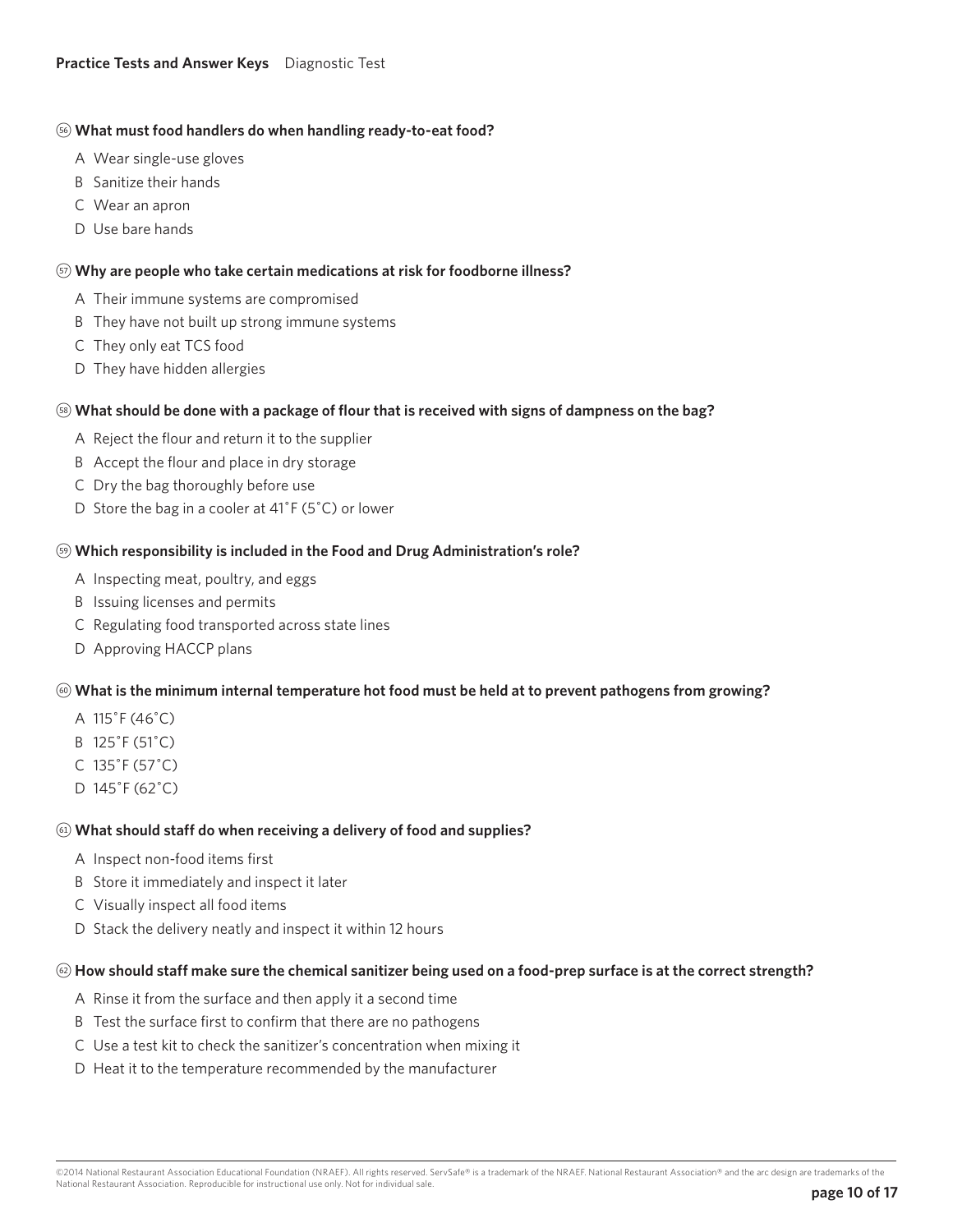## ^3 **A tuna salad is removed from the cooler at 9:00 a.m. and put out for a buffet at 11:00 a.m. By what time must the tuna salad be served or thrown out?**

- A 12:00 p.m.
- B 2:00 p.m.
- C 3:00 p.m.
- D 4:00 p.m.

## ^4 **When can raw, unpackaged meat be offered for self-service?**

- A At organic food stands
- B At Mongolian barbeques
- C When the meat is high quality
- D When the meat is frozen

## ^5 **What rule for serving condiments should be practiced?**

- A Serve condiments in original containers
- B Serve condiments in antimicrobial containers
- C Combine bowls of leftover condiments with fresh ones
- D Serve bottle condiments that remain open between uses

## ^6 **Bulk unpackaged food in self-service areas must be labeled when**

- A the food is prepared on the premises.
- B the manufacturer claims the food is healthy.
- C the food is prepared at another unit of the same chain.
- D the food supports pathogen growth.

## ^7 **The temperature of clam chowder is checked during holding. According to the operation's policy, the chowder must be thrown out. What HACCP principle is being practiced by throwing out the soup?**

- A Hazard analysis
- B Verification
- C Monitoring
- D Corrective action

## ^8 **Which process requires a variance from the regulatory authority?**

- A Smoking food to enhance flavor
- B Serving wild game
- C Serving imported cheese
- D Sprouting seeds or beans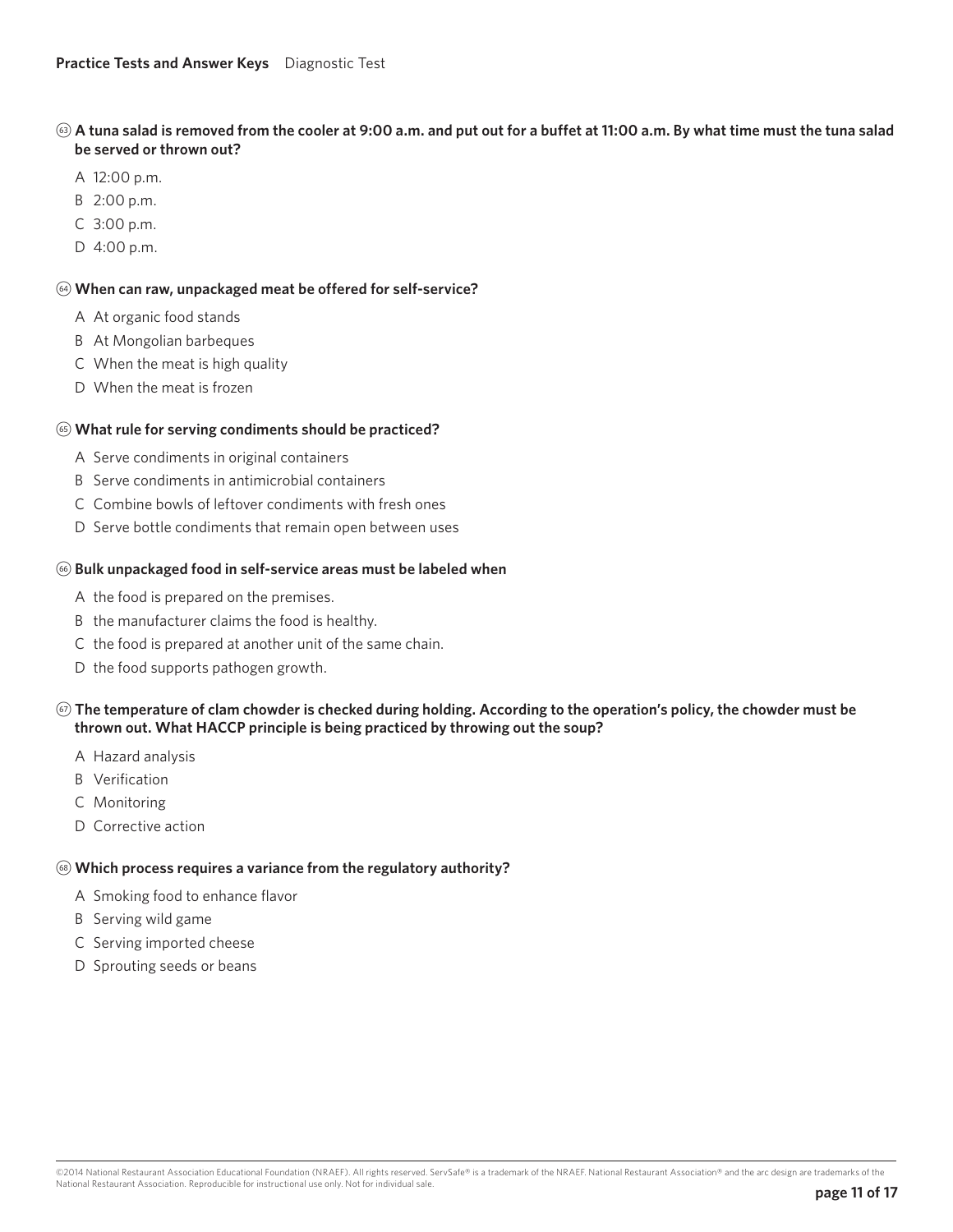#### ^9 **What information must be included on the label of a container of ready-to-eat TCS food prepped on-site for retail sale?**

- A Quality of the food
- B Potential allergens
- C Reheating instructions
- D Storage requirements

## $\circledcirc$  What should be done with food that has been handled by a food handler who has been restricted or excluded from the **operation due to illness?**

- A Heat the food to destroy pathogens
- B Throw it out
- C Recondition the food
- D Make sure food has not been time-temperature abused

### &1 **What should a food handler do with food after it is thawed in the microwave?**

- A Cook it using conventional cooking equipment
- B Cover the food to prevent it from drying out
- C Check the temperature in at least 2 places
- D Let the food stand for 2 minutes before cooking

### &2 **What must an operation do before packaging fresh juice on-site for later sale?**

- A Obtain a variance
- B Freeze the juice
- C Hold produce at 41˚F (5˚C) or lower
- D Contact OSHA

## &3 **What temperature must stuffed lobster be cooked to?**

- A 135˚F (57˚C) for 4 minutes
- B 145˚F (63˚C) for 4 minutes
- C 155˚F (68˚C) for 15 seconds
- D 165˚F (74˚C) for 15 seconds

#### &4 **What temperature must cooked vegetables reach to be safely hot-held for service?**

- A 135˚F (57˚C)
- B 145˚F (63˚C)
- C 155˚F (68˚C)
- D 165˚F (74˚C)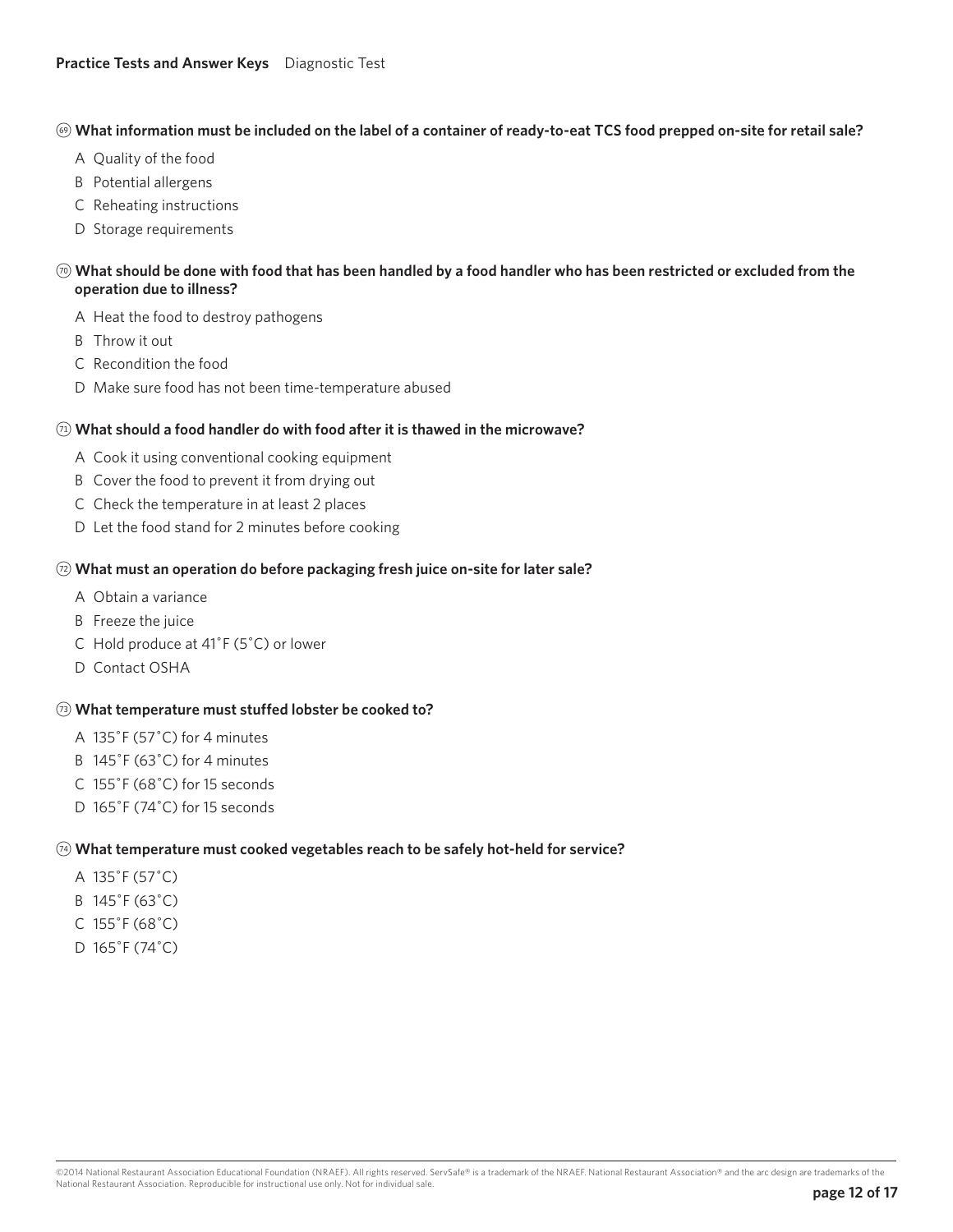## &5 **Nursing home cafeteria staff are creating new menu items for a breakfast for residents and their family members. What item is not safe to serve?**

- A Pancakes
- B Soft boiled eggs
- C Corned beef hash
- D Mayonnaise

## &6 **When must a food handler change gloves?**

- A After 1 hour of constant use
- B As soon as they become dirty or torn
- C At the end of the shift
- D Every 6 hours

## &7 **A food handler has cooled a container of chili to 70°F (21˚C) in 1 hour. How much time is left to cool the chili to 41°F (5˚C)?**

- A 2 hours
- B 3 hours
- C 4 hours
- D 5 hours

## &8 **What should a server do when taking a food order from customers who have concerns about food allergies?**

- A Describe each menu item to customers who ask, including any "secret" ingredients
- B Explain the symptoms of an allergic reaction to customers before they order
- C When customers arrive, tell them the food may cause allergic reactions
- D Tell customers with food allergies they will not be able to receive service

## &9 **What is the minimum internal cooking temperature for chicken breast?**

- A 135˚F (57˚C) for 4 minutes
- B 145˚F (63˚C) for 4 minutes
- C 155˚F (68˚C) for 15 seconds
- D 165˚F (74˚C) for 15 seconds

## $\circledast$  **What thermometer is best suited to checking a dishwashing machine's final rinse temperature?**

- A Time-temperature indicator
- B Infrared thermometer
- C Maximum registering thermometer
- D Immersion probe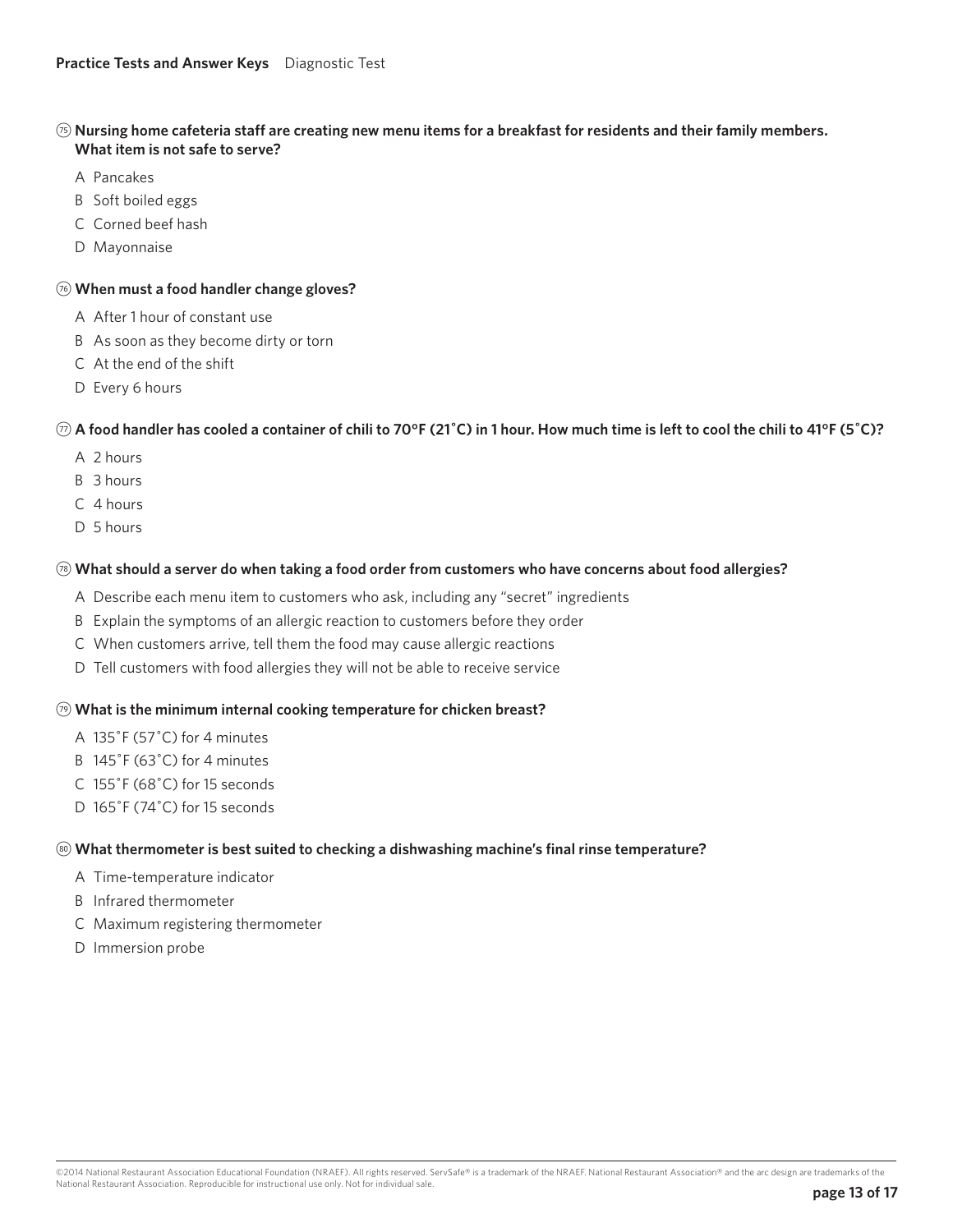## **Practice Tests and Answer Keys Diagnostic Test Answer Key**



**Name Date** 

For every question you miss, fill in the box in the "Mark if incorrect" column. The information to the right of this box will tell you where to turn in your book for additional information on the questions you missed.

| Question                                        | Answer       | Mark if<br>incorrect | Heading                                                                    | <b>Manager Book</b><br>page number |
|-------------------------------------------------|--------------|----------------------|----------------------------------------------------------------------------|------------------------------------|
| $\bigcirc$                                      | A            | $\Box$               | Major Bacteria That Cause Foodborne Illness                                | 2.5                                |
| $\circled{2}$                                   | $\, {\bf B}$ | □                    | <b>Handling Staff Illnesses</b>                                            | 3.13                               |
| $\circled{3}$                                   | $\mathsf{C}$ | $\Box$               | <b>Physical Contaminants</b>                                               | 2.10                               |
| $\circled{4}$                                   | B            | $\Box$               | Major Viruses That Cause Foodborne Illness                                 | 2.7                                |
| $\circledS$                                     | $\mathsf C$  | □                    | What Bacteria Need to Grow                                                 | 2.4                                |
| $\circledcirc$                                  | $\, {\bf B}$ | $\Box$               | Parasites                                                                  | 2.7                                |
| $\odot$                                         | $\mathsf{C}$ | $\Box$               | <b>Biological Toxins</b>                                                   | 2.8                                |
| $\circledS$                                     | B            | □                    | <b>Chemical Contaminants</b>                                               | 2.9                                |
| $\circledcirc$                                  | D            | $\Box$               | Deliberate Contamination of Food                                           | 2.13                               |
| $\circled{10}$                                  | B            | $\Box$               | <b>Preventing Allergic Reactions</b>                                       | 2.18                               |
| $\begin{array}{c} \textcircled{11} \end{array}$ | A            | □                    | Allergy Symptoms                                                           | 2.17                               |
| $\circled{12}$                                  | $\mathsf C$  | $\Box$               | Where to Wash Hands                                                        | 3.5                                |
| $\circled{13}$                                  | A            | $\Box$               | Handling Staff Illnesses                                                   | 3.13                               |
| $\circled{14}$                                  | $\, {\bf B}$ | □                    | Handling Staff Illnesses                                                   | 3.13                               |
| $\circled{15}$                                  | $\mathsf{C}$ | $\Box$               | How to Use Gloves                                                          | 3.9                                |
| $\circled{16}$                                  | D            | $\Box$               | Handling Staff Illnesses                                                   | 3.13                               |
| $\circled{1}$                                   | $\, {\bf B}$ | □                    | <b>Work Attire Guidelines</b>                                              | 3.11                               |
| $\begin{array}{c} \textcircled{18} \end{array}$ | $\mathsf C$  | $\Box$               | <b>Hand Antiseptics</b>                                                    | 3.6                                |
| $\circled{19}$                                  | $\mathsf{C}$ | $\Box$               | Single-Use Gloves                                                          | 3.8                                |
| $\circledcirc$                                  | $\mathsf{C}$ | $\Box$               | When to Wash Hands                                                         | 3.6                                |
| (2)                                             | A            | $\Box$               | Eggs and Egg Mixtures                                                      | 6.5                                |
| (22)                                            | A            | $\Box$               | Populations at Risk for Foodborne Illness                                  | 1.7                                |
| (23)                                            | $\mathsf C$  | $\Box$               | Government Agencies Responsible for the Prevention<br>of Foodborne Illness | 1.9                                |
| (24)                                            | B            | $\Box$               | When to Wash Hands                                                         | 3.6                                |
| (25)                                            | A            | $\Box$               | Cross-Contamination                                                        | 4.3                                |

©2014 National Restaurant Association Educational Foundation (NRAEF). All rights reserved. ServSafe® is a trademark of the NRAEF. National Restaurant Association® and the arc design are trademarks of the<br>National Restauran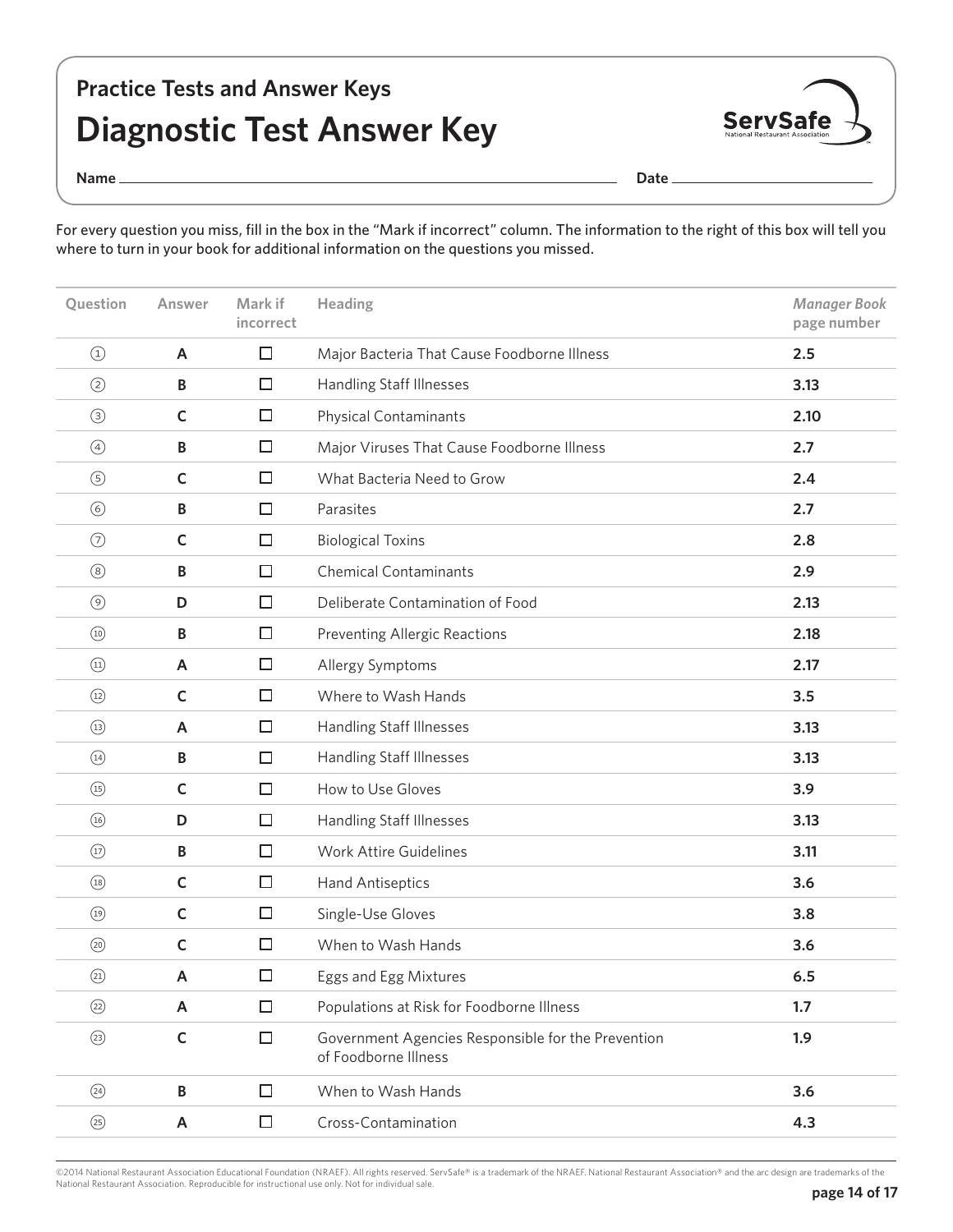## **Practice Tests and Answer Keys** Diagnostic Test Answer Key

| Question       | Answer       | Mark if<br>incorrect | Heading                                            | <b>Manager Book</b><br>page number |
|----------------|--------------|----------------------|----------------------------------------------------|------------------------------------|
| (26)           | $\mathsf{C}$ | $\Box$               | Infrared (Laser) Thermometers                      | 4.8                                |
| $\circled{2}$  | $\mathsf{C}$ | □                    | <b>General Thermometer Guidelines</b>              | 4.9                                |
| (28)           | D            | □                    | <b>General Thermometer Guidelines</b>              | 4.9                                |
| (29)           | B            | □                    | Date Marking                                       | 5.9                                |
| $\circledcirc$ | B            | □                    | Labeling                                           | 5.8                                |
| $\circled{3}$  | B            | $\Box$               | Recalls                                            | 5.4                                |
| $\circled{3}$  | A            | $\Box$               | Preventing Cross-Contamination                     | 5.10                               |
| $\circled{3}$  | A            | □                    | Packaging                                          | 5.5                                |
| $\circled{34}$ | B            | $\Box$               | Date Marking                                       | 5.9                                |
| $\circled{35}$ | D            | □                    | Operations that Mainly Serve High-Risk Populations | 6.12                               |
| $\circledS$    | $\mathsf C$  | $\Box$               | Off-Site Service                                   | 7.9                                |
| $\circled{3}$  | B            | □                    | Cooking Requirements for Specific Types of Food    | 6.10                               |
| (38)           | $\mathsf C$  | □                    | Holding Food without Temperature Control           | 7.3                                |
| $\circledS$    | $\mathsf C$  | $\Box$               | Holding Food without Temperature Control           | 7.4                                |
| $\circled{40}$ | $\mathsf C$  | $\Box$               | Preset Tableware                                   | 7.7                                |
| (41)           | A            | $\Box$               | Re-serving Food                                    | 7.7                                |
| (42)           | B            | $\Box$               | Labeling Bulk Food                                 | 7.9                                |
| (43)           | D            | □                    | Principle 3: Establish Critical Limits             | 8.6                                |
| $\bigcirc$     | A            | $\Box$               | Infected Cuts or Wounds                            | 3.7                                |
| (45)           | B            | □                    | Special Processing Methods and HACCP               | 8.10                               |
| (46)           | B            | $\Box$               | Water and Plumbing                                 | 9.5                                |
| $\circled{47}$ | B            | □                    | Dishwashing Machines                               | 9.3                                |
| $\circled{48}$ | A            | $\Box$               | Pest Prevention                                    | 9.11                               |
| $\circled{49}$ | B            | $\Box$               | Principle 1: Conduct a Hazard Analysis             | 8.5                                |
| $\circledcirc$ | A            | □                    | Sanitizer Effectiveness                            | 10.3                               |
| $\circled{51}$ | B            | $\Box$               | Cleaning and Sanitizing Stationary Equipment       | 10.5                               |
| $\circled{52}$ | D            | $\Box$               | Manual Dishwashing                                 | 10.8                               |
| $\circled{53}$ | B            | □                    | Using Foodservice Chemicals                        | 10.14                              |
| $\circled{54}$ | A            | $\Box$               | Using Foodservice Chemicals                        | 10.14                              |
| $\circled{55}$ | D            | $\Box$               | Machine Dishwashing                                | 10.7                               |

©2014 National Restaurant Association Educational Foundation (NRAEF). All rights reserved. ServSafe® is a trademark of the NRAEF. National Restaurant Association® and the arc design are trademarks of the<br>National Restauran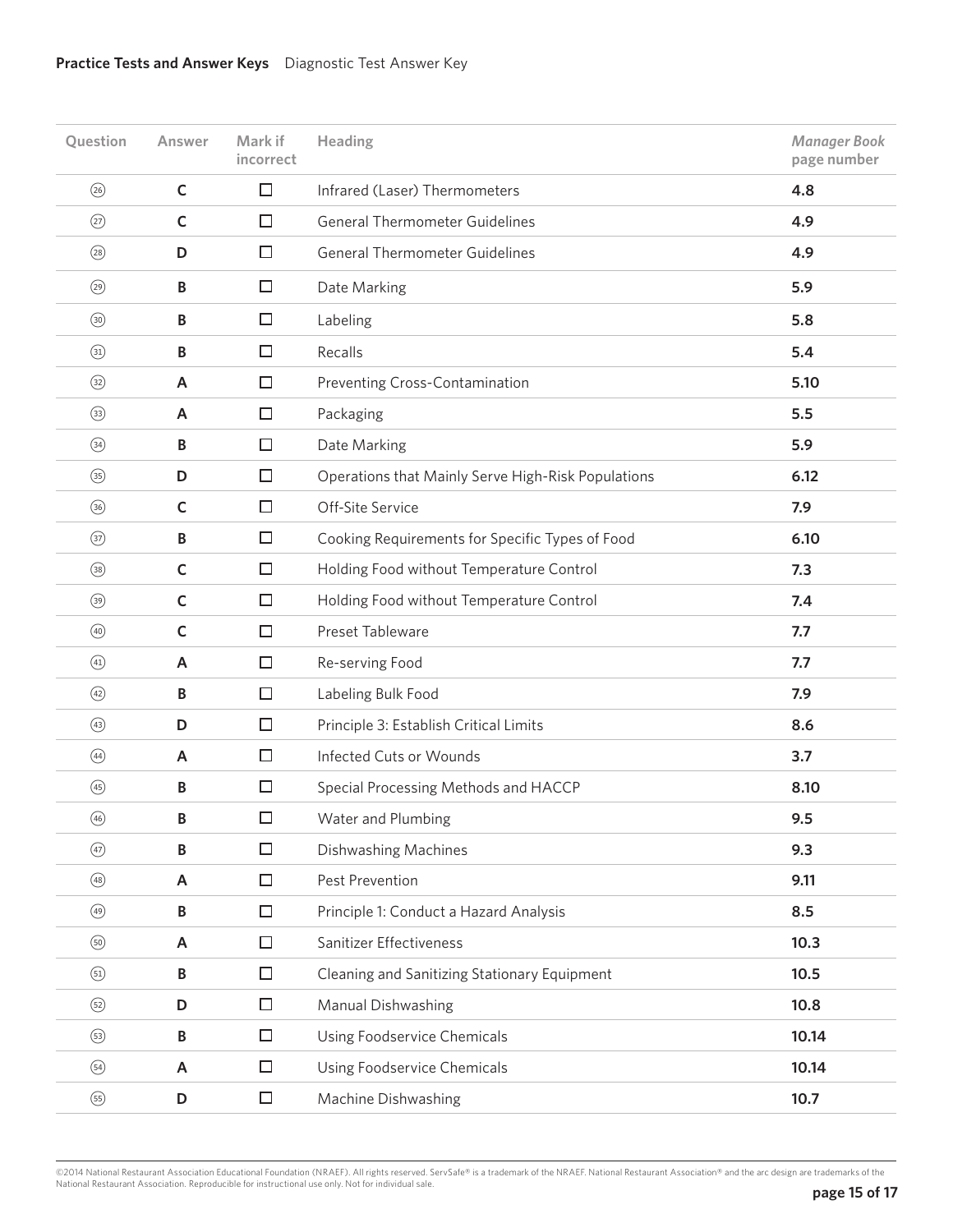## **Practice Tests and Answer Keys** Diagnostic Test Answer Key

| Question       | Answer       | Mark if<br>incorrect | Heading                                              | <b>Manager Book</b><br>page number |
|----------------|--------------|----------------------|------------------------------------------------------|------------------------------------|
| $\circledS$    | A            | $\Box$               | Single-Use Gloves                                    | 3.8                                |
| $\circled{5}$  | A            | □                    | Populations at Risk for Foodborne Illness            | 1.7                                |
| $\circled{s}$  | A            | □                    | Packaging                                            | 5.6                                |
| $\circledS$    | $\mathsf C$  | $\Box$               | The Role of the FDA                                  | 1.9                                |
| $\circledcirc$ | $\mathsf C$  | □                    | <b>Holding Food</b>                                  | 7.2                                |
| $\circled{61}$ | $\mathsf{C}$ | □                    | Receiving and Inspecting                             | 5.3                                |
| $\circled{62}$ | $\mathsf C$  | $\Box$               | Sanitizer Effectiveness                              | 10.3                               |
| $\circled{63}$ | $\mathsf C$  | □                    | Cold Food                                            | 7.3                                |
| $\circled{64}$ | B            | □                    | Self Service Areas                                   | 7.8                                |
| $\circled{s}$  | A            | $\Box$               | Re-serving Food                                      | 7.7                                |
| $\circled{6}$  | B            | □                    | Labeling Bulk Food                                   | 7.9                                |
| $\circled{67}$ | D            | □                    | Principle Five: Identify Corrective Actions          | 8.7                                |
| $\circled{s}$  | D            | $\Box$               | Specialized Processing Methods and HACCP             | 8.10                               |
| $\circledcirc$ | B            | □                    | Labeling                                             | 5.8                                |
| $\circledcirc$ | B            | □                    | <b>General Preparation Practices</b>                 | 6.3                                |
| $\circled{1}$  | A            | $\Box$               | Thawing                                              | 6.3                                |
| $\circled{2}$  | A            | $\Box$               | Preparation Practices That Have Special Requirements | 6.6                                |
| (73)           | D            | □                    | Cooking Requirements for Specific Types of Food      | 6.10                               |
| $\circled{1}$  | A            | $\Box$               | Cooking Requirements for Specific Types of Food      | 6.10                               |
| $\circled{5}$  | B            | $\Box$               | Operations That Mainly Serve High-Risk Populations   | 6.12                               |
| $\circled{6}$  | В            | $\Box$               | When to Change Gloves                                | 3.9                                |
| $\circled{7}$  | D            | $\Box$               | Temperature Requirements for Cooling Food            | 6.15                               |
| (78)           | A            | $\Box$               | <b>Preventing Allergic Reactions</b>                 | 2.18                               |
| $\circled{?}$  | D            | □                    | Cooking Requirements for Specific Types of Food      | 6.10                               |
| $\circledS$    | $\mathsf C$  | $\Box$               | Machine Dishwashing                                  | 10.8                               |

©2014 National Restaurant Association Educational Foundation (NRAEF). All rights reserved. ServSafe® is a trademark of the NRAEF. National Restaurant Association® and the arc design are trademarks of the<br>National Restauran